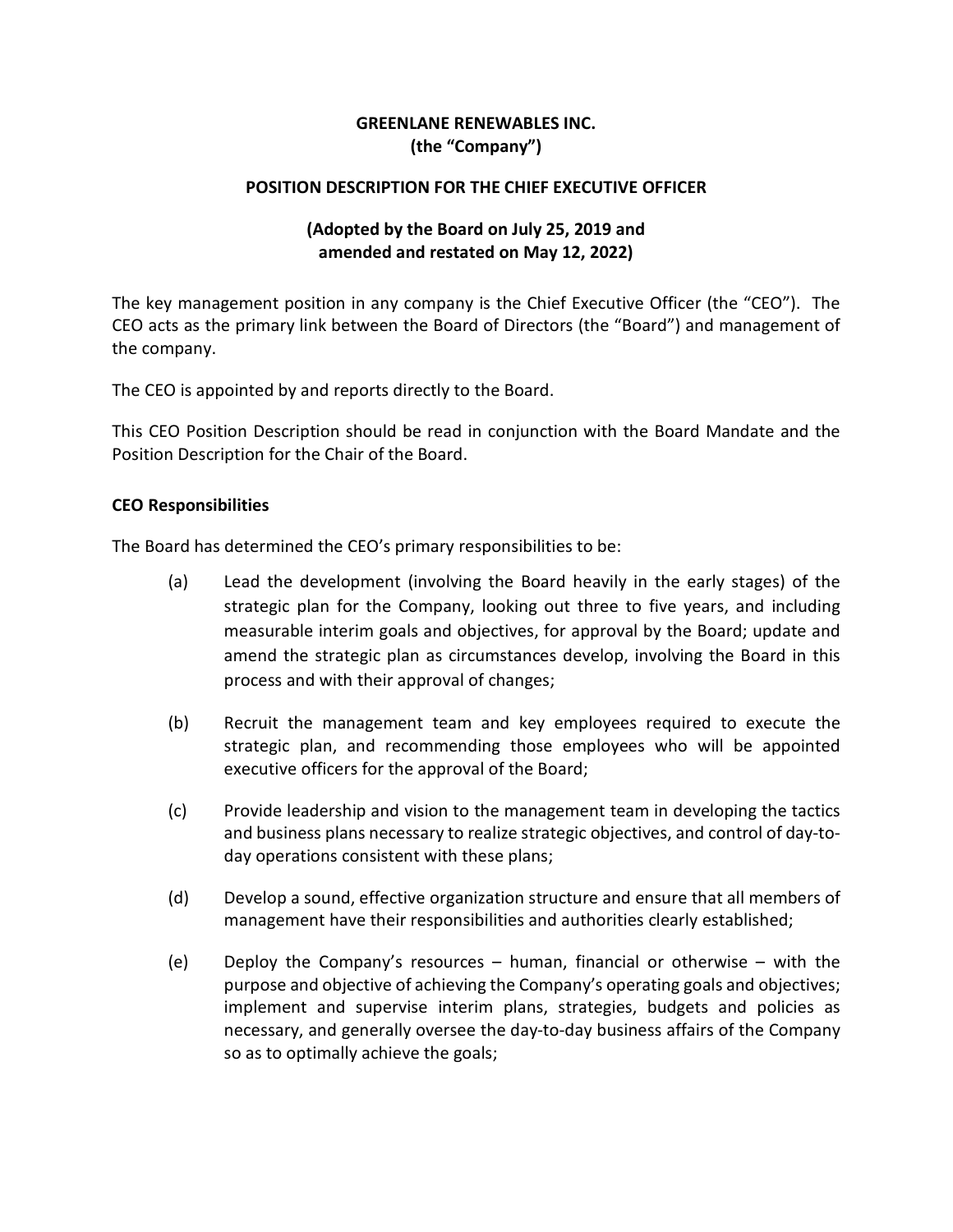- (f) Set the direction and priorities for product innovation and competitive positioning and develop effective value propositions for both investors and customers so as to deliver sustainable competitive advantage and market position;
- (g) Create strategic linkages with partners, funding agencies, banks and other market participants as appropriate;
- (h) Ensure that the Board has regular exposure to the Company's senior management and has input into the Company's senior management succession, employee training and development programs, including continually enhancing an effective recruiting program so as to assure the availability of sufficiently trained professional employees;
- (i) Keep the Board informed in a timely and candid manner of the progress of the Company towards the achievement of its strategic and operational goals and objectives and of all material deviations from the goals, objectives, plans, strategies, budgets or policies established by the Board;
- (j) Oversee, evaluate and take steps to enhance where necessary, the integrity and reliability of the Company's internal controls, including its management information systems and financial reporting, and establish and maintain disclosure controls and procedures for the Company;
- (k) Identify and manage the key business risks faced by the Company, including overseeing the design and implementation of appropriate systems and procedures to effectively monitor, manage and mitigate such risks;
- (l) Evaluate the performance of senior management of the Company and determine the amounts for each non-CEO executive officer taking into account (i) the parameters, as approved by the Board or the Human Resources and Compensation Committee, for establishing all components of, and amounts for, executive compensation (including base salary and under the Company's shortterm incentive plan and long-term incentive plan) for all executive officers and (ii) all other matters the CEO deems appropriate; and notwithstanding the foregoing, all equity-based compensation remains subject to Board approval;
- (m) Maintain a positive and ethical work climate that is conducive to attracting, retaining and motivating a diverse group of top-quality employees at all levels;
- (n) Serve as the Company's principal spokesperson and ensure that information communicated to the public fairly portrays the position of the Company and that timely and continuous disclosure obligations of the Company are met;
- (o) Represent the Company in a such a way so as to enhance and maintain the Company's reputation and to promote positive relationships with customers,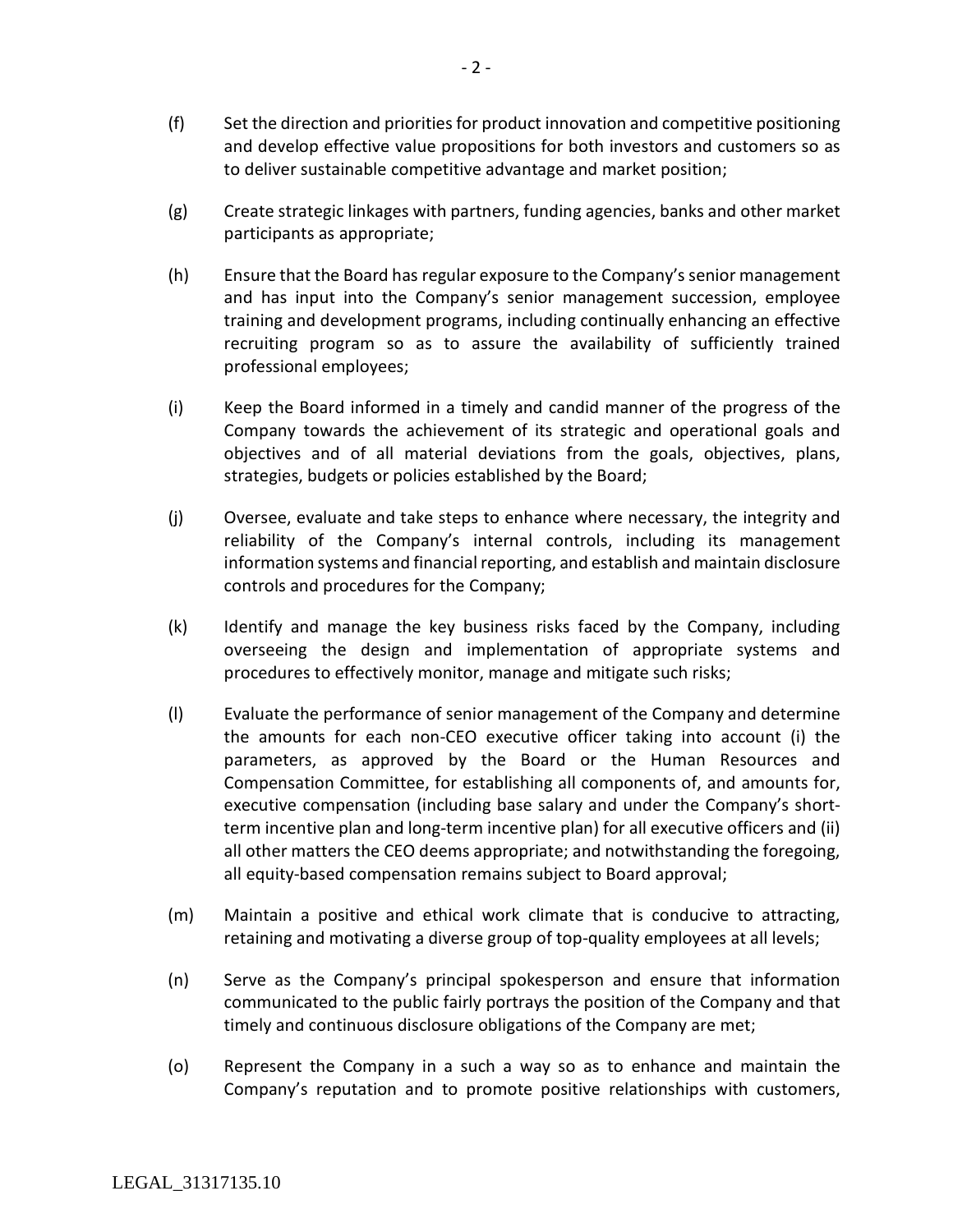suppliers, strategic partners, creditors, financial institutions, local communities, the media and government; and

(p) Generally fulfill all other responsibilities as assigned by the Board, in the manner expected by the Board.

#### **Authority of the CEO**

Except as explicitly reserved to the Board or as required by law, the CEO will have broad general authority to commit corporate resources, enter into contracts and agreements, and approve expenditures in pursuit of the Company's strategic plan.

The Board has reserved the following items requiring Board approval:

- (a) Employment of any person to be appointed as an executive officer, or the termination of an executive officer;
- (b) Compensation for executive officers, including base salary and under the Company's short-term incentive plan, long-term incentive plan and any other perquisites or benefits, other than as set out above under "CEO Responsibilities" or as provided under the Board Mandate and the Human Resources and Compensation Committee Charter;
- (c) Individual expenditure or capital commitments, in either case, over \$250,000 (or as otherwise set by the Board from time to time) where such items are neither explicitly set out in the budget approved by the Board nor amounts related to the fulfilment of a contract with a customer;
- (d) Any material commitment of long-term corporate resources or contracts of strategic importance involving significant risks and are outside the normal course of business;
- (e) Any material strategic transaction including corporate acquisitions, or sale of material assets;
- (f) Any sale of securities or new debt obligations; and
- (g) Any public announcement relating to the following events:
	- (i) The release of the annual and quarterly financial statements of the company;
	- (ii) Guidance on revenues or earnings or other similar forward looking financial information that could impact the market price of the Company's shares;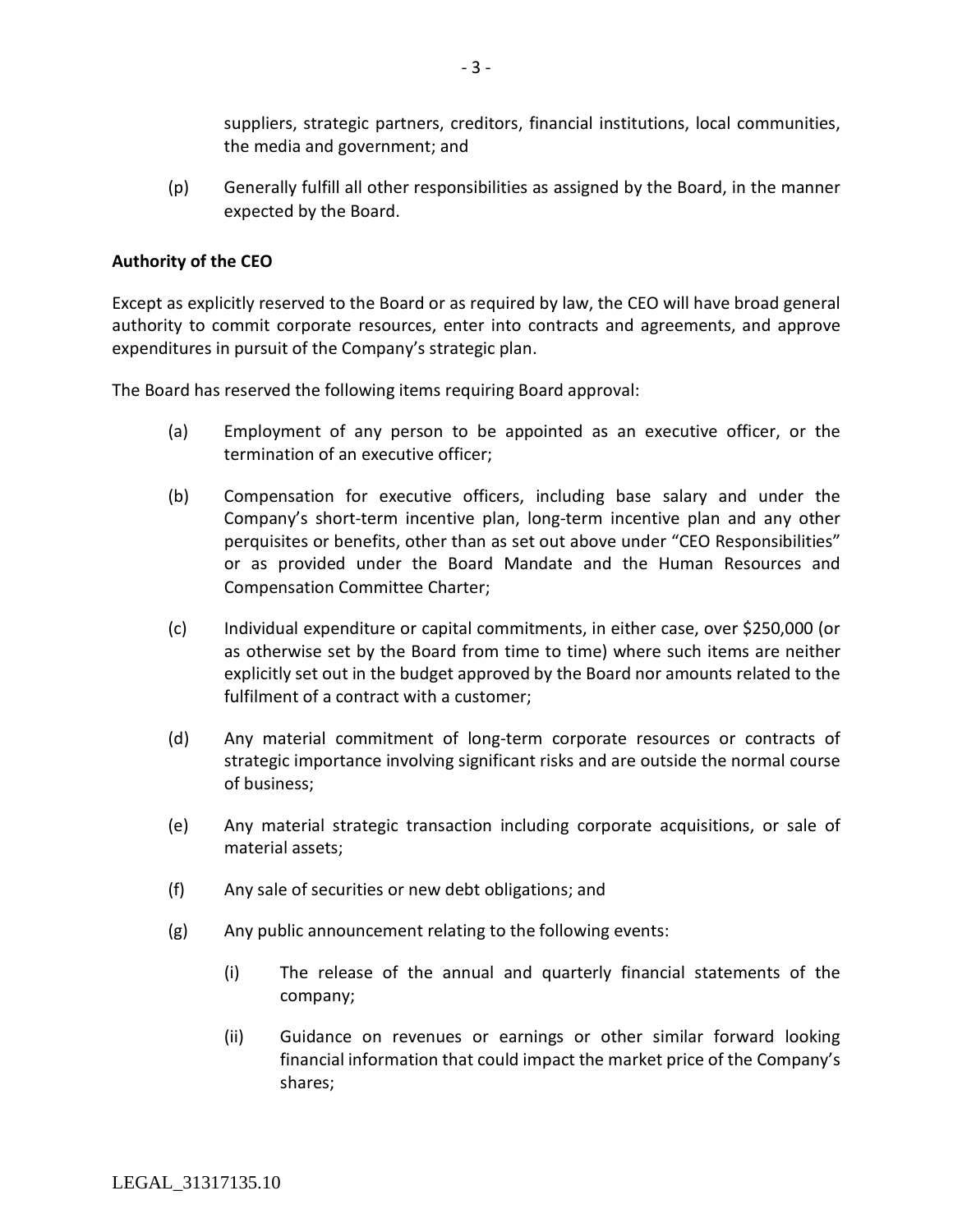- (iii) Material transactions outside of the normal course of business, including those described in (d), (e), and (f) above, and
- (iv) A situation that could impact the reputation or good standing of the Company.

### **CEO Role to establish Corporate Culture**

Every CEO relies on their senior management team and other key employees in order to deliver these responsibilities. The Board expects the CEO to lead the development of a strong corporate culture consistent with the following guidelines:

- (a) Foster an inclusive high-performance corporate culture that promotes ethical practices, encourages individual integrity, diversity, accountability and social responsibility;
- (b) Ensure the safety of employees and customers;
- (c) Encourage innovation, creativity and market leadership, while properly considering risks; and
- (d) Ensure all Company operations and activities are conducted in accordance with laws, regulations, sound business practice and the policies and practices approved by the Board.

### **Interacting with the Board**

The CEO will be appointed to the Board as a full voting director and participate in all meetings of the Board, except for meetings of the non-management directors which will be held *in camera*  without management present. In the role as a director, the CEO will:

- (a) Work with the Chair of the Board to develop meeting agendas and materials that fully inform the non-management directors of the Company's opportunities, status, risks and financial condition, and keeps the Board informed in a timely and candid manner of the progress of the Company towards the achievement of its strategic and operational goals and objectives and of all material deviations from the goals, objectives, plans, strategies, budgets or policies approved by the Board;
- (b) Recommend to the Board the Company's annual financial and operating goals and objectives and, following approval by the Board thereof, work with the management team to consistently strive to achieve such goals and objectives;
- (c) Act as the primary interface between management and the Board; communicate the Company's strategy to employees and employee feedback to the Board;